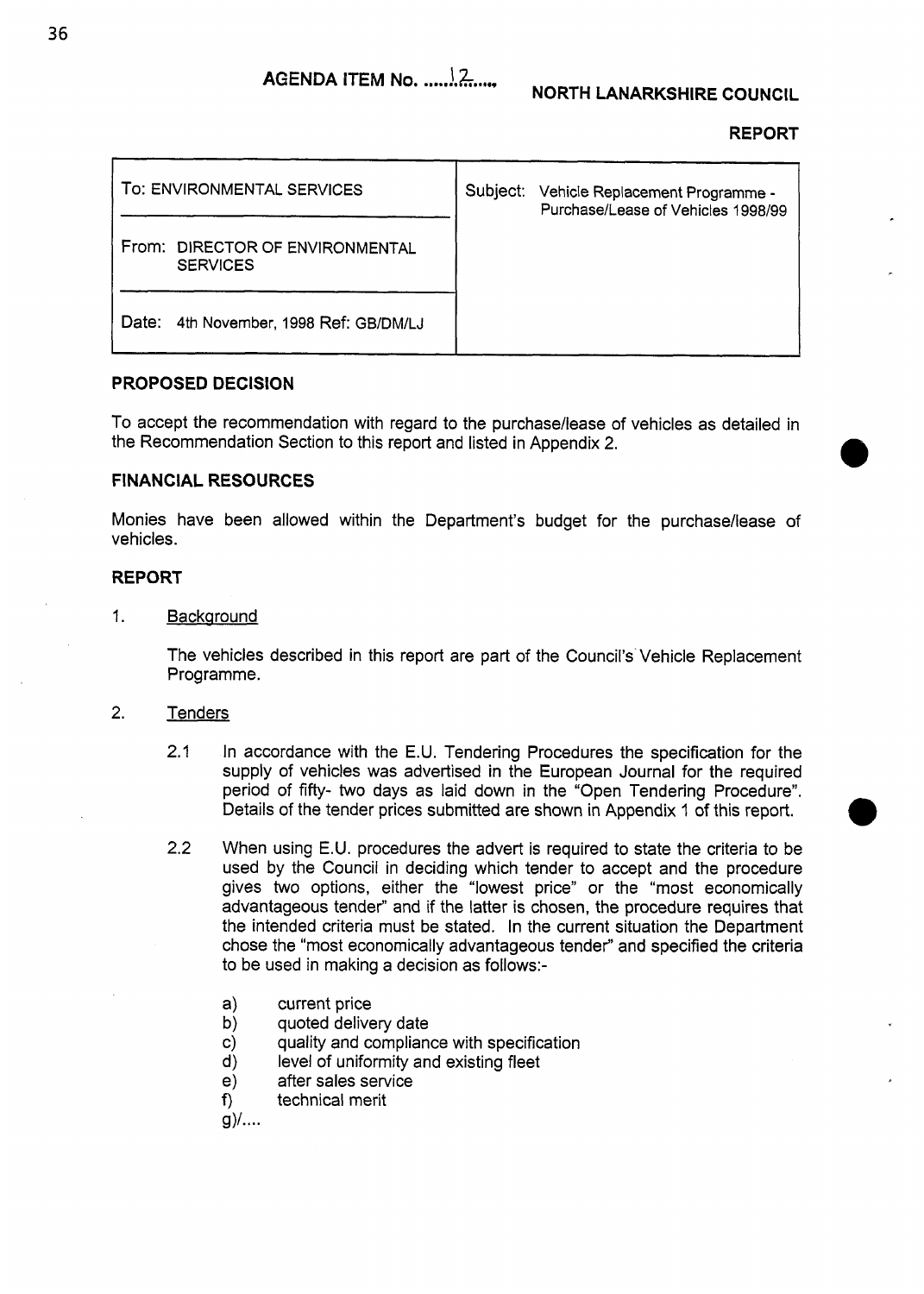- g) running costs<br>h) technical assis
- technical assistance
- **2.3** The reason behind the use of this criteria is to allow the Council to avoid the position of having to accept vehicles which, although cheapest, do not conform to the existing standards of uniformity within the current fleet and also to avoid the situation of buying vehicles where the back-up may not be up to the standard required by the Department.

## **RECOMMENDATION**

Taking the above criteria into account and applying it to the tenders for the various vehicles my opinion in each case is as follows:-

## **QA/TRA98/2b** - **Twelve 1665kQ Vans**

Accept the cheapest tender submitted by Citroen, Glasgow.

## **QA/TRA/98/3b** - **Thirteen 2830ks Vans**

Accept the cheapest tender submitted by Lex Commercials Ltd, Cumbernauld.

## **QA/TRA./98/7b** - **Five 3500ka Crew Cab Timers**

Accept the cheapest tender submitted by Taggarts Motor Group Ltd, Motherwell.

## **QA/TRA/98/9a -Two 2650ka Double Cab 4x4 Pick-ups**

Accept the cheapest tender submitted by John Martin Group Ltd, Glasgow.

## **QA/TRA/98/16b** - **Four 1680ka Vans with Rear Seat Conversion**

Accept the cheapest tender submitted by Citroen, Glasgow.

#### **QAITRA/98/2Id** - **One 4x4 Small Hiahwav Tractor**

Accept the cheapest tender submitted by Scottish Grass Machinery.

#### **QA/TRA/98/22b** - **One 2500ka Pick-up**

Accept the cheapest tender submitted by John Martin Group Ltd, Glasgow.

## **QA/TRA/98/24b** - **One 26000ka 6x4 Refuse Collection Vehicle**

Set aside the cheapest tender submitted by Farid Municipal Vehicles as the performance of previous demonstration vehicle did not meet the standards required by the Department. Accept the second cheapest tender submitted by Lex Commercials Ltd, Cumbernauld at an additional cost of **€75.** 

#### **QA/TW98/25b** - **One 4x2 Dual Sweep Road Sweeper**

Accept the cheapest tender option submitted by Kerr and Smith (Cumnock) Ltd, Glasgow.

#### **QA/TRA/98/27al..** .

## **QA/TRA198/27a** - **Four 4000ka Driver Operated Compact Suction Sweeper**

Accept the cheapest tender submitted by Schmidt (UK) Ltd, Peterborough.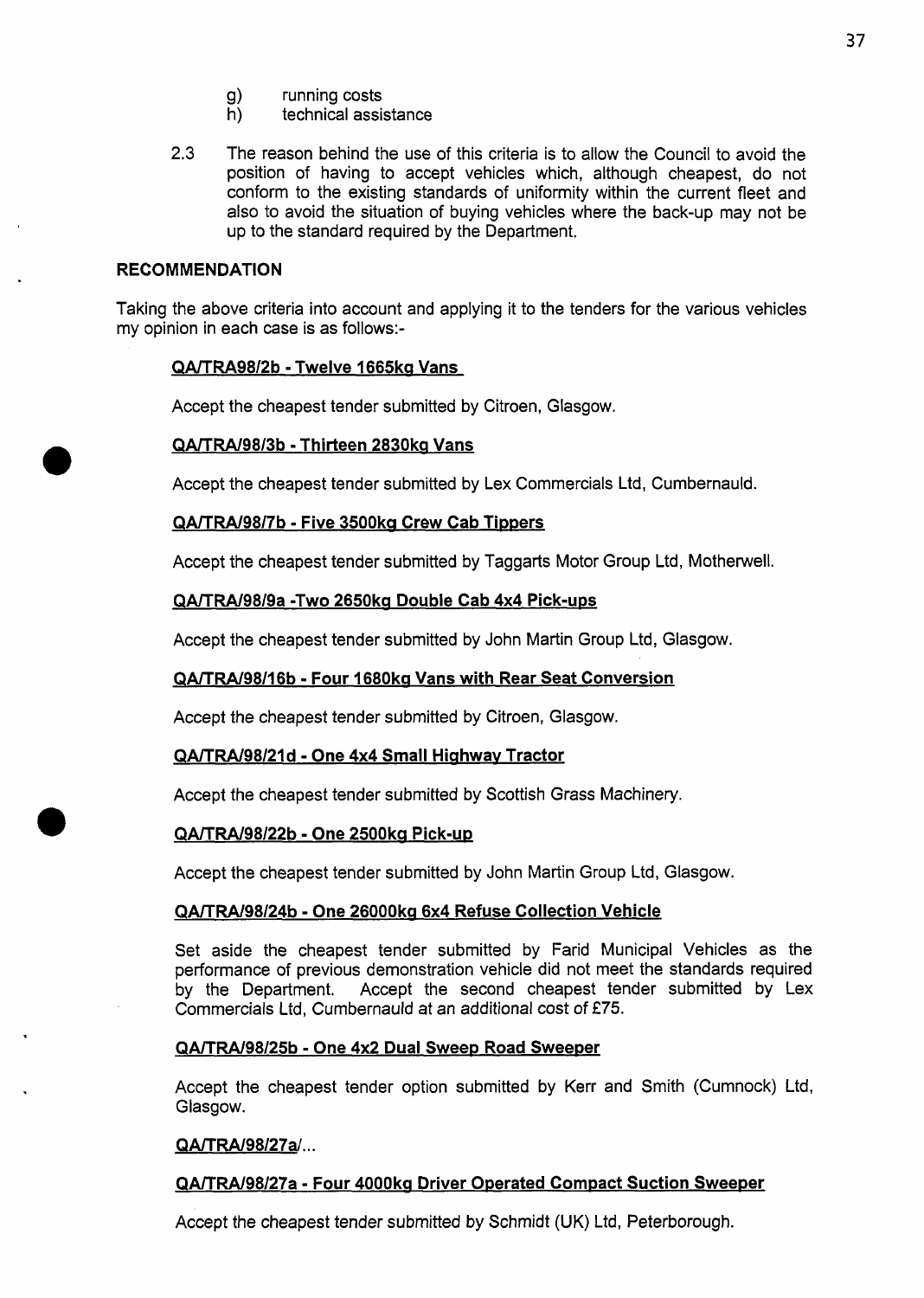## QA/TRA/98/32b - One 2650kg Single Cab 4x4 Pick-up

Accept the cheapest tender submitted by Watson of Airdrie.

## QA/TRA/98/33a - Two 3500ka Minibuses with Wheelchair Lift

# Accept the cheapest tender submitted by Oughtred Harrison,<br><u>QA/TRA/98/34a - Nine 28 Seater Accessible Buses with Re</u><br><u>Lift</u> QA/TRA/98/34a - Nine 28 Seater Accessible Buses with Rear Passenaer Tail

Accept the cheapest tender submitted by Colin Hutton Group Ltd, Glasgow.

## QA/TRA/98/35a - Three 18 Seater Accessible Buses with Passenaer Tail Lift

Accept the cheapest tender submitted by Colin Hutton Group Ltd, Glasgow.

## QA/NL/TRA/98/45a - One 4x4 Larae Hiahwav Tractor

Accept the cheapest tender submitted by Scottish Grass Machinery, Inverkeithing.

## QA/TRA/98/48a - One Backhoe/Loader

Set aside the cheapest tender submitted by Saville Tractors Ltd as previous use *of*  Case vehicles and plant within the former Monklands District, Motherwell District and Strathclyde Regional Councils' showed that Case Tractors were costly to maintain and can lead to lengthy down time. Accept the second cheapest tender submitted by Finning (UK) Itd, Hamilton at a total additional cost of  $£1,160.00$ .

## QA/TRA/98/55a - One 4x4 Large Highway Tractor with Loader and Agricultural Tvres

Accept the cheapest tender submitted by Scottish Grass Machinery, Inverkeithing.

## QA/TRA/98/55b - One 4x4 Lame Hiahwav Tractor with Loader

Accept the cheapest tender submitted by Scottish Grass Machinery, Inverkeithing.

## QA/TRA/98/56 - Two 4x4 Small Hiahwav Tractors Suitable for Golf Course

Accept the cheapest tender submitted by Scottish Grass Machinery, tnverkeithing.

## QA/TRA/98/57a - Four 5.2 tonne Lona Wheel Bases with Bin Lift

Accept the cheapest tender submitted by Fleming and Taylor Ltd, Airdrie.

## QA/TRA/98/57b - Four 5.2 tonne Short Wheel Bases with Bin Lift

Accept the cheapest tender submitted by Fleming and Taylor Ltd, Airdrie.

## QA/TRA/98/58/...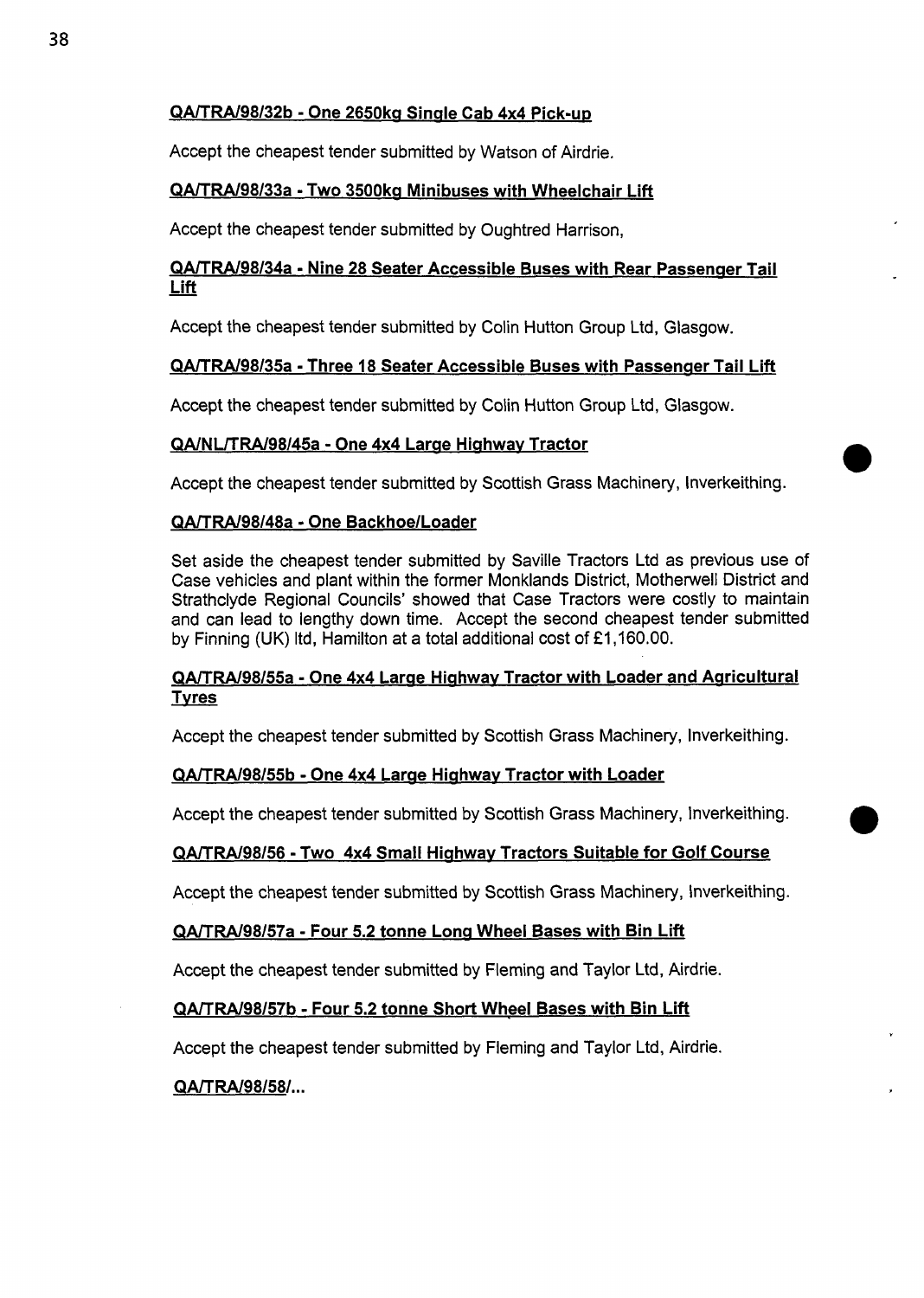## **QA/TRA/98/58** - **One 6x4 Refuse Collection Vehicle**

Set aside the cheapest tender submitted by Hailer (UK) Ltd as the technical merit and after sales service of this Company gave cause for concern in the former<br>Monklands District Council. The Company previously refused to honour an The Company previously refused to honour an agreement on warranty costs for the Bin Wash Vehicle reached in good faith with their local agents. The refuse collection body in this tender has not previously been used by the Cleansing Department.

The second cheapest tender, submitted by Farid Municipal Vehicles, should also be set aside as the performance of a previous demonstration vehicle did not meet the Department's standards.

Accept the third cheapest tender submitted by Central Motors (Calderbank) Ltd, Airdrie at a total additional cost of €4,429.00.

## **QA/TRA/98/59** - **One 4x2 Dual SweeD Sinale Steer Road Sweeper**

Accept the cheapest tender submitted by Lex Commercials Ltd, Cumbernauld.

## **QA/TRA/98/60** - **Two 8x4 Rear End Loader, Industrial Refuse Collection Vehicles with Skip Lifting Arms**

Set aside the cheapest tender submitted by Jack Allen (Sales and Service) Ltd as the vehicle is new to the market with no vehicles at present being used in Scotland. Accept the second cheapest tender submitted by Colin Hutton Group at a total additional cost of **f338.00.** 

#### **BACKGROUND PAPERS**

The tender documents from the Companies who submitted tenders are held at the Environmental Services Department.

N'Kenze L. Hutton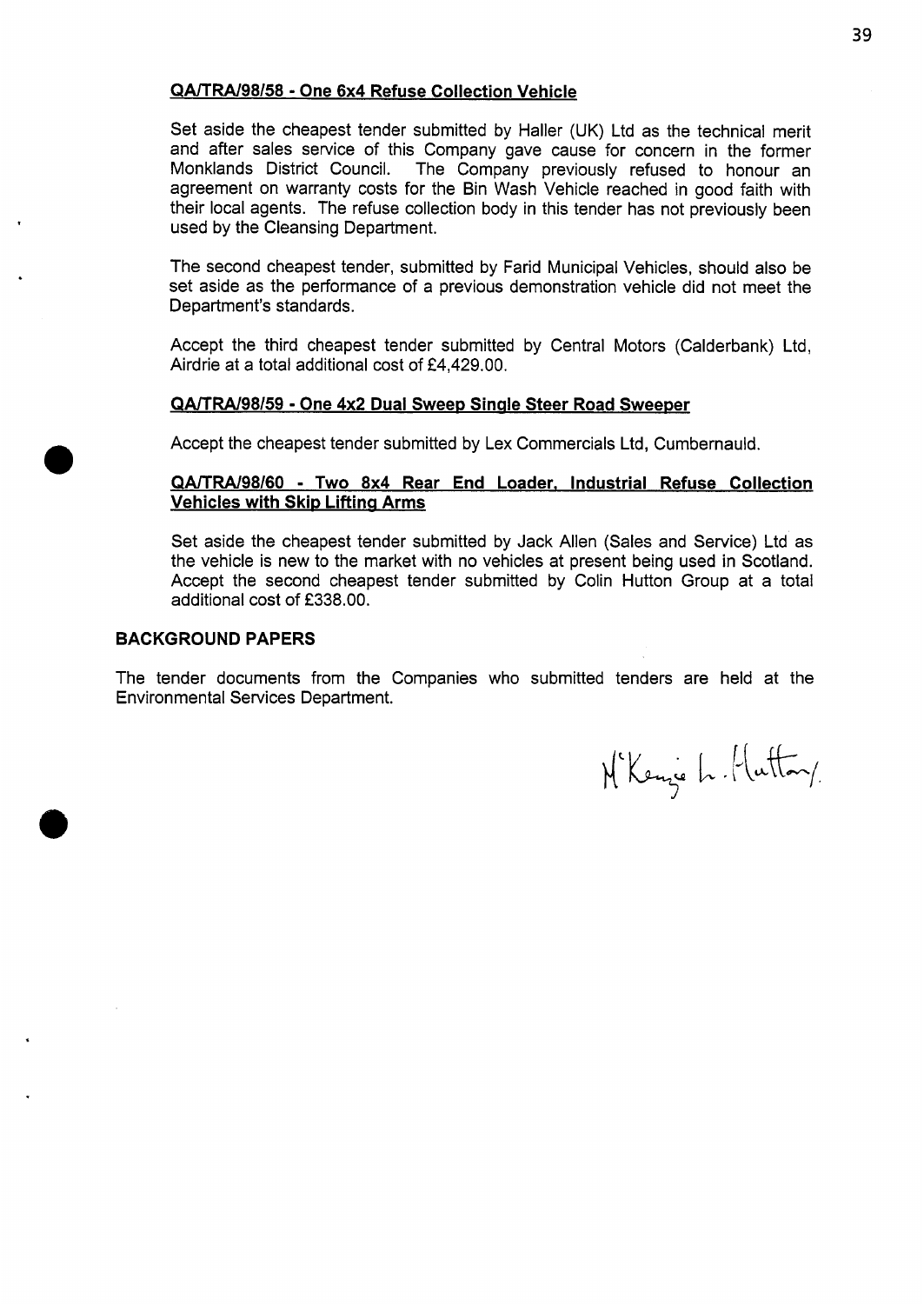| Appendix 1                               |                             |                   |
|------------------------------------------|-----------------------------|-------------------|
| List of Prices Submitted for Each Tender |                             |                   |
| QA/TRA/98/2b                             |                             |                   |
| <b>Name of Company</b>                   | <b>Make and Model</b>       | <b>Total Cost</b> |
| Citroen, Glasgow                         | <b>Berlingo</b>             | 85,711.20         |
| lan Skelly Ltd                           | Volkswagen Caddy Van        | 97,632.00         |
| Watson of Airdrie                        | <b>Vauxhall Combo</b>       | 98,070.00         |
| Kerr and Smith                           | Vauxhall Combo              | 98,196.00         |
| John Martin Group Ltd                    | Nissan Vanette              | 104,344.18        |
| <b>Clanford Motors Ltd</b>               | Ford Escort                 | 104,376.00        |
| QA/TRA/98/3b                             |                             |                   |
| <b>Name of Company</b>                   | <b>Make and Model</b>       | <b>Total Cost</b> |
| <b>Lex Commercials Ltd</b>               | <b>LDV Convoy</b>           | 129,740.00        |
| Taggarts (Motherwell) Ltd                | <b>LDV Convoy</b>           | 135,135.00        |
| Citroen, Glasgow                         | <b>Citroen Relay</b>        | 138,088.60        |
| lan Skelly Ltd                           | Volkswagen 1200 Transporter | 149,760.00        |
| <b>Clanford Motors Ltd</b>               | <b>Ford Transit</b>         | 170,560.00        |
| QA/TRA/98/7b                             |                             |                   |
| <b>Name of Company</b>                   | <b>Make and Model</b>       | <b>Total Cost</b> |
| <b>Taggarts (Motherwell) Ltd</b>         | <b>LDV Convoy</b>           | 75,275.00         |
| Lex Commercials Ltd                      | <b>LDV Convoy</b>           | 77,800.00         |
| Kerr and Smith                           | Iveco Daily 35.8            | 79,815.00         |
| Trent Industries Ltd                     | <b>LDV Convoy</b>           | 81,450.00         |
| Colin Hutton Group Ltd                   | <b>Isuzu NKR</b>            | ÷.<br>84,925.00   |
| <b>Clanford Motors Ltd</b>               | <b>Ford Transit</b>         | 91,525.00         |
| lan Skelly Ltd                           | Volkswagen LT35 LWB         | 94,260.00         |
| QA/TRA/98/9a                             |                             |                   |
| <b>Name of Company</b>                   | <b>Make and Model</b>       | <b>Total Cost</b> |
| <b>John Martin Group</b>                 | Nissan Pick-up              | 28,550.30         |
| Watson of Airdrie                        | Vauxhall Brava              | 30,208.04         |
| Kerr and Smith                           | Vauxhall Brava              | 31,345.00         |
| QA/TRA/98/16b                            |                             |                   |
| <b>Name of Company</b>                   | <b>Make and Model</b>       | <b>Total Cost</b> |
| Citroen, Glasgow                         | <b>Citroen Berlingo</b>     | 31,438.00         |
| lan Skelly Ltd                           | Volkswagen Caddy            | 34,444.00         |
| <b>Watson of Airdrie</b>                 | Vauxhall Combo              | 35,052.00         |
| John Martin Group                        | Nissan Vanette              | 36,541.36         |
| Kerr and Smith                           | Vauxhall Astravan           | 40,784.00         |
| QA/TRA/98/21d                            |                             |                   |
| <b>Name of Company</b>                   | <b>Make and Model</b>       | <b>Total Cost</b> |
| <b>Scottish Grass Machinery</b>          | <b>Renault Ceres 320</b>    | 37,596.00         |
| Saville Tractors Ltd                     | Case International Cx60LP   | 39,578.00         |
| Hamilton Bros Engineering Ltd            | Massey Ferguson 4225        | 42,236.00         |
| G. Reekie Group Ltd                      | Massey Ferguson 4225        | 42,900.00         |
| QA/TRA/98/22b                            |                             |                   |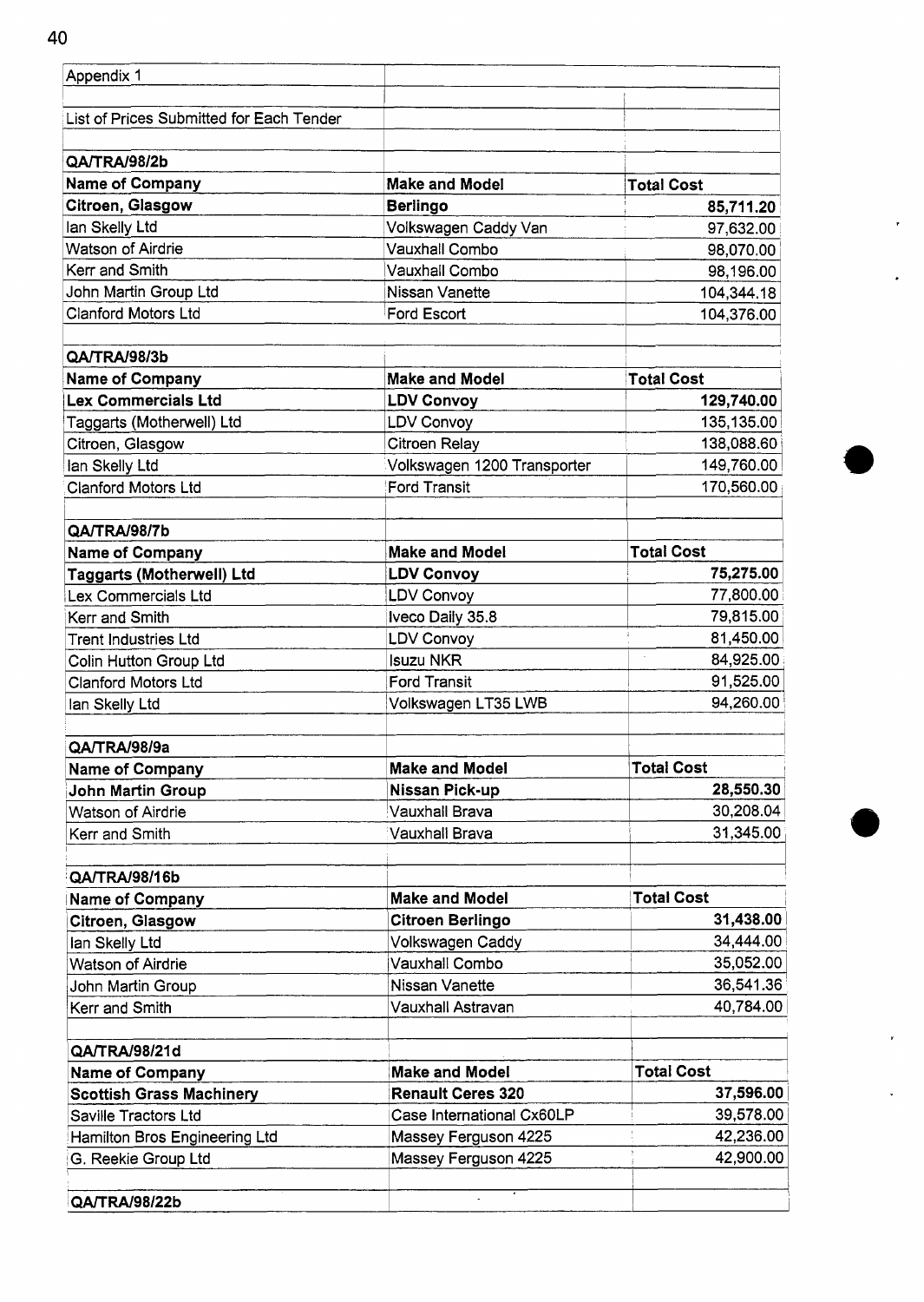| <b>Name of Company</b>                        | <b>Make and Model</b>           | <b>Total Cost</b>    |
|-----------------------------------------------|---------------------------------|----------------------|
| John Martin Group Ltd                         | Nissan Pick-up                  | 9,522.09             |
| Watson of Airdrie                             | Vauxhall Brava                  | 10,223.07            |
| Kerr and Smith                                | <b>Vauxhall Brava</b>           | 10,388.50            |
| Lex Commercials Ltd                           | No tender submission            |                      |
|                                               |                                 |                      |
| QA/TRA/98/24b                                 |                                 |                      |
| <b>Name of Company</b>                        | <b>Make and Model</b>           | <b>Total Cost</b>    |
| <b>Farid Municipal Vehicles</b>               | ERF/Farid/Zoeller               | 105,213.00           |
| <b>Lex Commercials Ltd</b>                    | Leyland Daf/Heil/Zoeller        | 105,288.00           |
| Faun Municipal Vehicles Ltd                   | Seddon/Rotopress/Faun Auto      | 106,856.00           |
| Faun Municipal Vehicles Ltd                   | ERF/Rotopress/Faun Auto         | 107,936.00           |
| Central Motors (Calderbank) Ltd               | Seddon/Heil/Zoeller             | 109,950.00           |
| <b>PDE Geesink Ltd</b>                        | Seddon/PDE Vulture/Terberg      | 119,041.00           |
| Lex Commercials Ltd                           | Leyland Daf/Norba/Zoeller       | 119,328.00           |
| <b>PDE Geesink Ltd</b>                        | Leyland Daf/PDE Vulture/Terberg | 119,863.00           |
| Jack Allen (Sales and Service) Ltd            | <b>ERF</b>                      | 120,167.00           |
| Lex Commercials Ltd                           | Leyland Daf/PDE Vulture/Zoeller | 120,388.00           |
| aun Municipal Vehicles Ltd                    | Seddon/Variopress/Zoeller       | 120,491.00           |
| <b>PDE Geesink Ltd</b>                        | Volvo/PDE Vulture/Terberg       | 120,900.00           |
| Faun Municipal Vehicles Ltd                   | ERF/Variopress/Zoeller          | 121,571.00           |
| Colin Hutton Group Ltd                        | Foden/Norba/Terberg             | 122,943.00           |
|                                               |                                 |                      |
| QA/TRA/98/25b                                 |                                 |                      |
| <b>Name of Company</b>                        | <b>Make and Model</b>           | <b>Total Cost</b>    |
| <b>Kerr and Smith</b>                         | Iveco Ford 100E                 | 62,244.00            |
| Lex Commercials Ltd                           | Leyland Daf FA45                | 63,370.00            |
| Johnston Engineering Ltd                      | Leyland Daf FA45                | 63,595.63<br>$\cdot$ |
| Lex Commercials Ltd                           | Leland Daf FA45                 | 66,922.00            |
| Jack Allen (Sales and Service) Ltd            | Leyland Daf FA55                | 70,800.00            |
|                                               |                                 |                      |
| QA/TRA/98/27a                                 |                                 |                      |
| <b>Name of Company</b>                        | <b>Make and Model</b>           | <b>Total Cost</b>    |
| <b>Schmidt UK Ltd</b>                         | <b>Schmidt Compact 151</b>      | 165,521.00           |
| Alpha Plus Scotland Ltd                       | Hako Citymaster 1750            | 166,780.00           |
| Johnston Engineering Ltd                      | Johnston 2000 HSC               | 182,534.00           |
| Jack Allen (Sales and Service) Ltd            | JA Powersweep 20                | 183,400.00           |
|                                               |                                 |                      |
| QA/TRA/98/32b                                 |                                 |                      |
| <b>Name of Company</b>                        | <b>Make and Model</b>           | <b>Total Cost</b>    |
| Watson of Airdrie                             | <b>Vauxhall Brava</b>           | 13,773.12            |
| Kerr and Smith                                | Vauxhall Brava                  | 14,254.50            |
|                                               |                                 |                      |
| QA/TRA/98/33a                                 |                                 |                      |
| <b>Name of Company</b>                        | <b>Make and Model</b>           | <b>Total Cost</b>    |
| <b>Oughtred and Harrison (Facilities) Ltd</b> | <b>LDV 3.5</b>                  | 47,000.00            |
| Mellor Vancraft                               | LDV 3.5                         | 47,424.00            |
| Pocklington Coachworks                        | LDV 3.5                         | 50,000.00            |
| Taggarts (Motherwell) Ltd                     | LDV 3.5                         | 52,580.00            |
| Lex Commercials Ltd                           | LDV 3.5                         | 53,180.00            |
| Kerr and Smith                                | Iveco Daily 35.10               | 53,642.00            |
| lan Skelly Ltd                                | Volkswagen LT 35                | 56,640.00            |
| Autoservice International                     | Mercedes Benz                   | 70,000.00            |

 $\ddot{\phantom{1}}$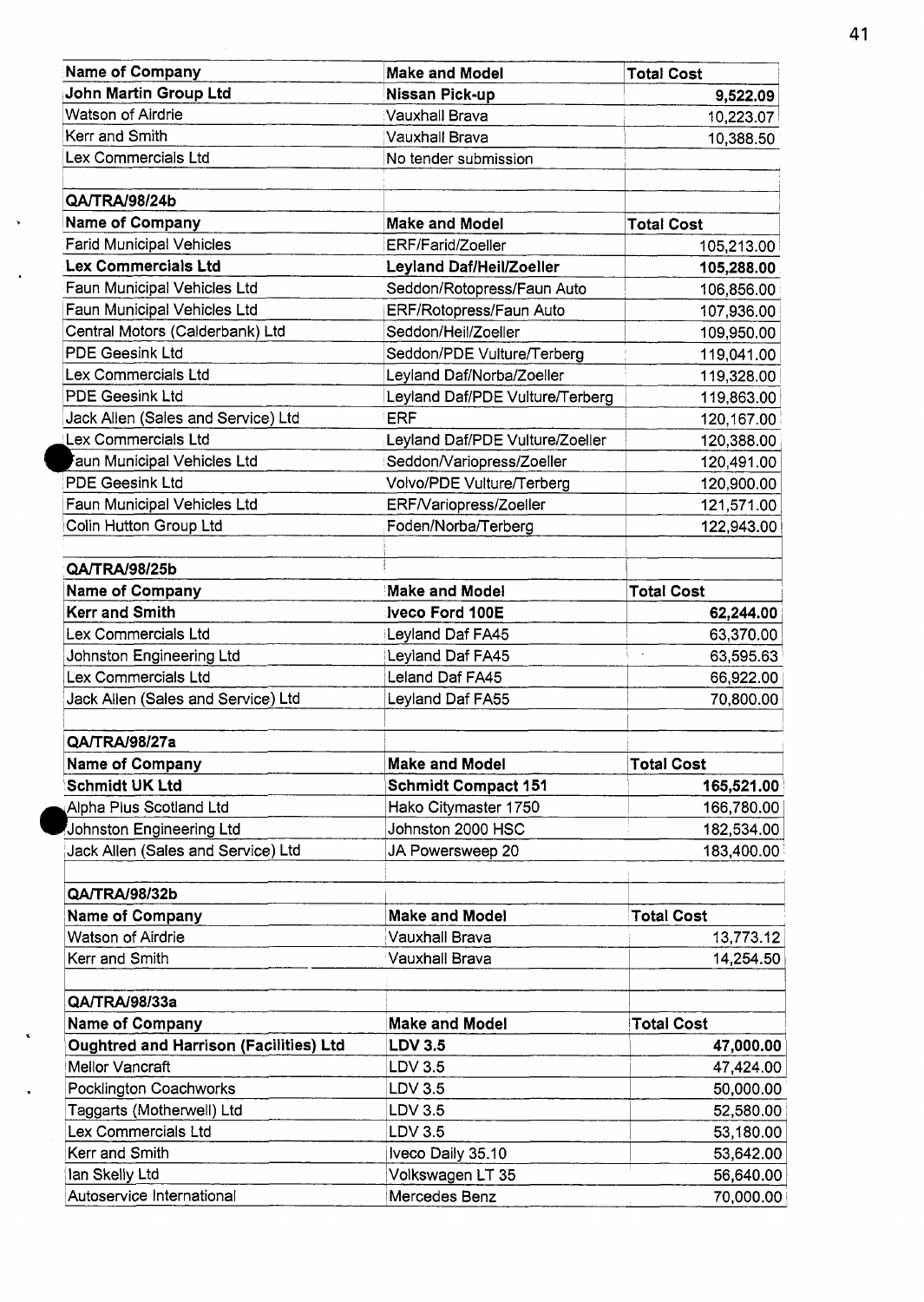| QA/TRA/98/34a                    |                                                             |                                   |  |
|----------------------------------|-------------------------------------------------------------|-----------------------------------|--|
| Name of Company                  | <b>Make and Model</b>                                       | <b>Total Cost</b>                 |  |
| <b>Colin Hutton Group Ltd</b>    | <b>Isuzu NQR</b>                                            | 460,323.00                        |  |
| Leicester Carriage Builders      | Mercedes Benz                                               | 477,900.00                        |  |
| W.B.S. Keillor Ltd               | Mercedes Benz                                               | 485,883.00                        |  |
| Mellor Coachcraft                | Mercedes Benz                                               | 523,116.00                        |  |
| U.V.G. Wales Ltd                 | Mercedes Benz                                               | 538,978.50                        |  |
| QA/TRA/98/35a                    |                                                             |                                   |  |
| <b>Name of Company</b>           | <b>Make and Model</b>                                       | <b>Total Cost</b>                 |  |
| <b>Colin Hutton Group Ltd</b>    | <b>Isuzu NQR</b>                                            | 144,441.00                        |  |
| Kerr and Smith                   | Iveco Daily 59.12                                           | 148,524.00                        |  |
| W.B.S. Keillor Ltd               | Mercedes Benz                                               | 150,501.00                        |  |
| Mellor Coachcraft                | Mercedes Benz                                               | 164,889.00                        |  |
| U.V.G. Wales Ltd                 | Mercedes Benz                                               | 173,062.50                        |  |
| QA/TRA/98/45a                    |                                                             |                                   |  |
| <b>Name of Company</b>           | <b>Make and Model</b>                                       | <b>Total Cost</b>                 |  |
| <b>Scottish Grass Machinery</b>  | <b>Renault Ceres 330</b>                                    | 19,373.00                         |  |
| Saville Tractors Ltd             | Case International CX70LP                                   | 20,623.00                         |  |
| Hamilton Bros (Engineering) Ltd  | Massey Ferguson 4235                                        | 22,125.00                         |  |
| G. Reekie Group Ltd              | Massey Ferguson 4235                                        | 22,475.00                         |  |
|                                  |                                                             |                                   |  |
| QA/TRA/98/48a<br>Name of Company | <b>Make and Model</b>                                       |                                   |  |
| Saville Tractors Ltd             |                                                             | <b>Total Cost</b>                 |  |
| Finning (UK) Ltd                 | Case 580 Super Le                                           | 29,000.00<br>$\ddot{\phantom{a}}$ |  |
| Scot JCB Ltd                     | Caterpillar 428 Backhoe Loader<br><b>JCB 3CX Sitemaster</b> | 30,160.00<br>31,500.00            |  |
|                                  |                                                             |                                   |  |
| QA/TRA/98/55a                    |                                                             |                                   |  |
| <b>Name of Company</b>           | <b>Make and Model</b>                                       | <b>Total Cost</b>                 |  |
| <b>Scottish Grass Machinery</b>  | <b>Renault Ceres 330</b>                                    | 23,532.00                         |  |
| Saville Tractors Ltd             | Case International                                          | 23,893.00                         |  |
| Hamilton Bros (Engineering) Ltd  | Massey Ferguson 4235                                        | 26,570.00                         |  |
| G. Reekie Group Ltd              | Massey Ferguson 4235                                        | 27,050.00                         |  |
| QA/TRA/98/55b                    |                                                             |                                   |  |
| <b>Name of Company</b>           | <b>Make and Model</b>                                       | <b>Total Cost</b>                 |  |
| <b>Scottish Grass Machinery</b>  | <b>Renault Ceres 330</b>                                    | 24,802.00                         |  |
| Saville Tractors Ltd             | Case International CX70LP                                   | 25,583.00                         |  |
| Hamilton Bros (Engineering) Ltd  | Massey Ferguson 4235                                        | 27,926.00                         |  |
| G. Reekie Group Ltd              | Massey Ferguson 4235                                        | 28,300.00                         |  |
| QA/TRA/98/56                     |                                                             |                                   |  |
| <b>Name of Company</b>           | <b>Make and Model</b>                                       | <b>Total Cost</b>                 |  |
| <b>Scottish Grass Machinery</b>  | <b>Renault Groundsman 230</b>                               | 47,356.00                         |  |
| Hamilton Bros (Engineering) Ltd  | Massey Ferguson 4220                                        | 47,650.00                         |  |
| Saville Tractors Ltd             | Case International CX60LP                                   | 47,948.00                         |  |
| G. Reekie Group Ltd              | Massey Ferguson 4220                                        | 48,350.00                         |  |
|                                  |                                                             |                                   |  |
| QA/TRA/98/57a                    |                                                             |                                   |  |
| Name of Company                  | <b>Make and Model</b>                                       | <b>Total Cost</b>                 |  |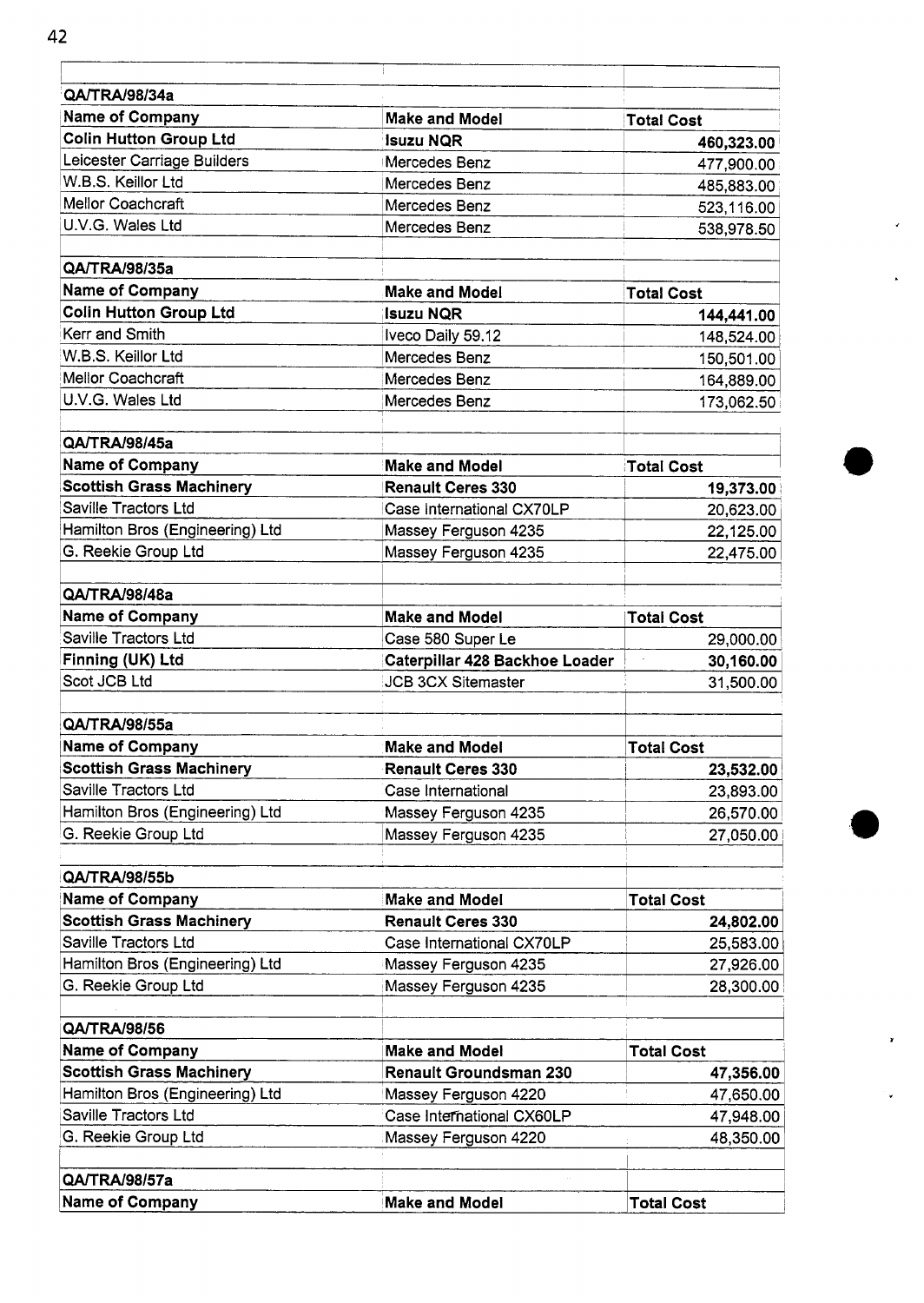| <b>Fleming and Taylor (Airdrie) Ltd</b> | Iveco Daily 52.10       | 103,360.00        |  |
|-----------------------------------------|-------------------------|-------------------|--|
| Renault Trucks Glasgow                  | Renault Messenger       | 104,800.00        |  |
| Fleming and Taylor                      | Iveco Daily 52.10       | 105,075.20        |  |
| Kerr and Smith                          | Iveco Daily 52.10       | 108,140.00        |  |
| Volvo Truck and Bus (Scotland) Ltd      | Mitsubishi Canter       | 109,540.00        |  |
| Schmidt UK Ltd (Body price only)        | Schmidt Derby 3M        | 28,780.00         |  |
| QA/TRA/98/57b                           |                         |                   |  |
| <b>Name of Company</b>                  | <b>Make and Model</b>   | <b>Total Cost</b> |  |
| <b>Fleming and Taylor (Airdrie) Ltd</b> | Iveco Daily 52.10       | 104,000.00        |  |
| Fleming and Taylor (Airdrie) Ltd        | Iveco Daily 52.10       | 104,160.00        |  |
| <b>Renault Trucks Glasgow</b>           | Renault Messenger       | 104,800.00        |  |
| Kerr and Smith                          | Iveco Daily 52.10       | 106,628.00        |  |
| Volvo Truck and Bus (Scotland) Ltd      | Mitsubishi Canter       | 109,540.00        |  |
| Fleming and Taylor (Airdrie) Ltd        | Iveco Daily 52.10.      | 109,984.00        |  |
| <b>Schmidt UK Ltd (Body price only)</b> | Schmidt Derby 2.5M      | 7,045.00          |  |
|                                         |                         |                   |  |
| QA/TRA/98/58<br>Name of Company         | <b>Make and Model</b>   | <b>Total Cost</b> |  |
| Haller UK Ltd                           | <b>ERF/Haller</b>       | 88,521.00         |  |
| <b>Farid Municipal Vehicles</b>         | <b>ERF/Farid</b>        | 89,613.00         |  |
| Central Motors (Calderbank) Ltd         | Seddon/Hiel             | 92,950.00         |  |
| Faun Municipal Vehicles Ltd             | Seddon/Rotopress        | 96,371.00         |  |
| Faun Municipal Vehicles Ltd             | <b>ERF/Rotopress</b>    | 97,451.00         |  |
| <b>PDE Geesink Ltd</b>                  | Seddon/PDE Vulture      | 104,041.00        |  |
| Jack Allen (Sales and Service) Ltd      | <b>ERF/JA Swinglink</b> | 104,267.00        |  |
| Lex Commercials Ltd                     | Leyland Daf/Norba       | 104,331.00        |  |
| Partek Cargotec Ltd                     | Leyland Daf/Norba       | 104,606.00<br>÷.  |  |
| <b>PDE Geesink Ltd</b>                  | Leyland Daf/PDE Vulture | 104,863.00        |  |
| Lex Commercials Ltd                     | Leyland Daf/PDE Vulture | 104,888.00        |  |
| Faun Municipal Vehicles Ltd             | Seddon/Variopress       | 104,891.00        |  |
| <b>ERF Strathclyde Ltd</b>              | <b>ERF/JA Swinglink</b> | 105,071.00        |  |
| <b>ERF Strathclyde Ltd</b>              | ERF/Norba               | 105,714.00        |  |
| Faun Municipal Vehicles Ltd             | <b>ERF/Variopress</b>   | 105,971.00        |  |
| <b>ERF Strathclyde Ltd</b>              | <b>ERF/PDE Vulture</b>  | 106,121.00        |  |
| <b>PDE Geesink Ltd</b>                  | Volvo/PDE Vulture       | 106,330.00        |  |
| Colin Hutton Group Ltd                  | Foden/Norba             | 108,546.00        |  |
| QA/TRA/98/59                            |                         |                   |  |
| Name of Company                         | <b>Make and Model</b>   | <b>Total Cost</b> |  |
| <b>Lex Commercials Ltd</b>              | <b>Leyland Daf FA45</b> | 68,019.00         |  |
| Kerr and Smith                          | Iveco Ford 140E         | 71,736.00         |  |
| Lex Commercials Ltd                     | Leyland Daf FA55        | 72,722.00         |  |
| Johnston Engineering Ltd                | Leyland Daf FA55        | 73,686.00         |  |
| Volvo Truck and Bus (Scotland) Ltd      | Volvo FL614             | 76,323.00         |  |
| Jack Allen (Sales and Service) Ltd      | Leyland Daf FA55        | 76,400.00         |  |
| QA/TRA/98/60                            |                         |                   |  |
| <b>Name of Company</b>                  | <b>Make and Model</b>   | <b>Total Cost</b> |  |
| Jack Allen (Sales and Service) Ltd      | <b>ERF/JA Swinglink</b> | 210,150.00        |  |
| <b>Colin Hutton Group Ltd</b>           | Foden/Heil              | 210,488.00        |  |
| Jack Allen (Sales and Service) Ltd      | <b>ERF/Big Bite</b>     | 214,200.00        |  |
| Central Motors (Calderbank) Ltd         | Seddon/Heil             | 214,912.00        |  |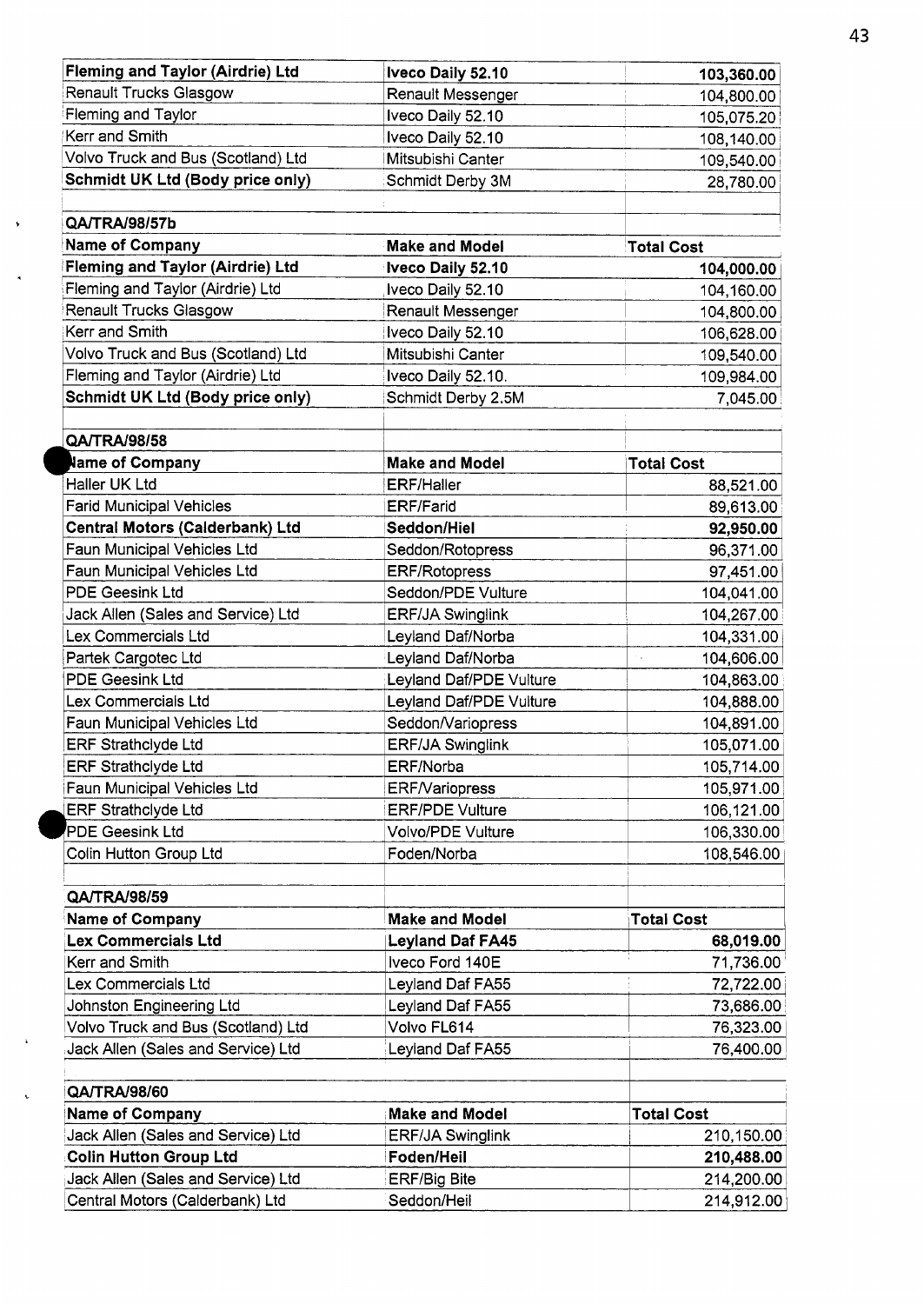Haller UK Ltd **ERF/Haller** 216,200.00 PDE Geesink Ltd Seddon/PDE Vulture 216,432.00 Lex Commercials Ltd Leyland Daf/Heil 219,026.00 PDE Geesink Ltd ERF/PDE Vulture 222,100.00 **PDE Geesink Ltd** Leyland Daf/PDE Vulture 224,456.00 PDE Geesink Ltd Volvo/PDE Vulture 225,894.00 ERF Strathclyde Ltd **ERF/PDE Vulture** 225,900.00 Lex Commercials Ltd Leyland Daf/PDE Vulture 227,606.00 ERF Strathclyde Ltd ERF/JA Big Bite 228,960.00 Leyland Daf/JA Big Bite Lex Commercials Ltd 231,316.00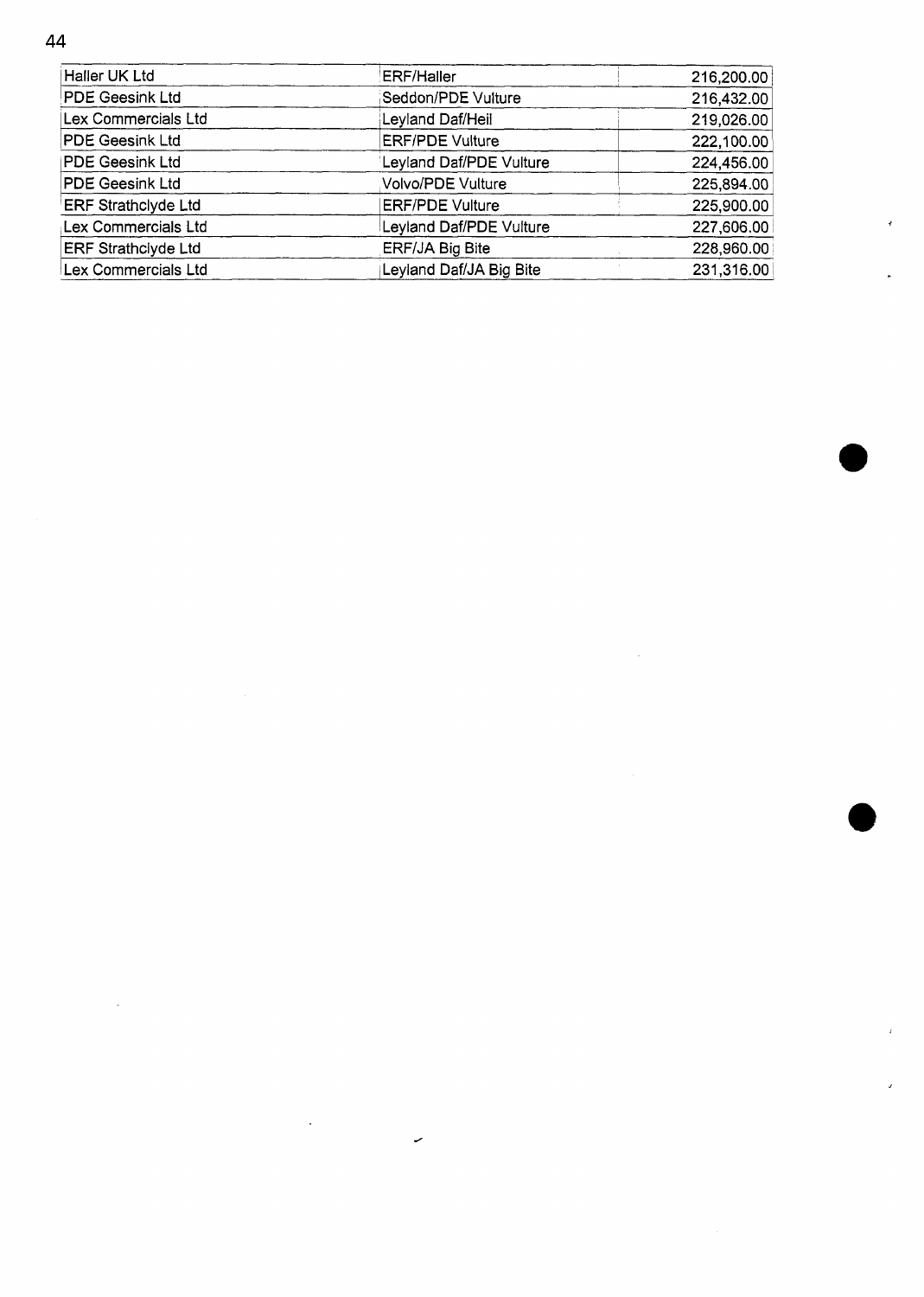## **Appendix 2**

 $\mathbf{r}$ 

.

| Specification No. | <b>Company Submitting Tender</b>                                                                        | No.<br>Required           | Cost per Unit<br>(E) | <b>Total Cost</b><br>(E) |
|-------------------|---------------------------------------------------------------------------------------------------------|---------------------------|----------------------|--------------------------|
| QA/TRA/98/2b      | Citroen, Glasgow<br>58/68 Finnieston Street<br>Glasgow                                                  | 12                        | 7143                 | 85,711.20                |
| QA//TRA/98/3b     | Lex Commercials Ltd,<br>8 South Wardpark Court,<br>Wardpark South,<br>CUMBERNAULD. G67 3HE              | $\overline{13}$           | 9980                 | 129,740.00               |
| QA/TRA/98/7b      | Taggarts (Motherwell) Ltd<br>Knowetop,<br>MOTHERWELL. ML1 2AQ                                           | $\overline{5}$            | 15055                | 75,275.00                |
| QA/TRA/98/9b      | John Martin Group Ltd,<br>274-302 Shields Road,<br>GLASGOW. G41 1LA                                     | $\overline{2}$            | 14275                | 28,550.30                |
| QA/TRA/98/16b     | Citroen, Glasgow<br>58/68 Finnieston Street<br>Glasgow                                                  | $\overline{\mathbf{4}}$   | 7860                 | 31,438.00                |
| QA/TRA/98/21d     | Scottish Grass Machinery,<br>SGM House,<br>Belleknowes,<br>INVERKEITHING. KY11 1HZ                      | $\overline{2}$            | 18,798.00            | 37,596.00                |
| QA/TRA/98/22b     | John Martin Group Ltd,<br>274-302 Shields Road,<br>GLASGOW. G41 1LA                                     | $\mathbf{1}$              | 9522                 | 9,522.09                 |
| QA/TRA/98/24b     | Lex Commercials Ltd,<br>8 South Wardpark Court,<br>Wardpark South,<br>CUMBERNAULD. G67 3HE              | $\mathbf{1}$              | 105288               | 105,288.00               |
| QA/TRA/98/25b     | Kerr and Smith,<br>149 Kilbirnie Street,<br>GLASGOW.                                                    | $\mathbf{1}$              | 62244                | 62,244.00                |
| QA/TRA/98/27a     | Schmidt UK Ltd,<br>Southgate Way,<br>Orton Southgate,<br>PETERBOROUGH. PE2 6GP                          | $\overline{4}$            | 43259                | 165,521.00*              |
| QA/TRA/98/32b     | Watson Vauxhall,<br>24-48 High Street,<br>AIRDRIE. ML6 ODU                                              | 1                         | 13773                | 13,773.12                |
| QA/TRA/98/33a     | <b>Oughtred and Harrison (Facilities)</b><br>Ltd.<br>Larsen Road,<br>Goole,<br>EAST YORKSHIRE. DN14 6XG | $\overline{2}$            | 23500                | 47000                    |
| QA/TRA/98/34a     | Colin Hutton Group Ltd,<br>Stronend Street,<br><b>GLASGOW</b>                                           | $\overline{9}$            | 51147                | 460323                   |
| QA/TRA/98/35a     | Colin Hutton Group Ltd,<br>Stronend Street,<br><b>GLASGOW</b>                                           | $\overline{\overline{3}}$ | 48147                | 144441                   |
| QA/TRA/98/45a     | Scottish Grass Machinery,<br>SGM House,<br>Belleknowes,<br>INVERKEITHING. KY11 1HZ                      | 1                         | 19373                | 19,373.00                |
| QA/TRA/98/48a     | Finning (UK) Ltd,<br>Whistleberry Road<br>HAMILTON. ML3 0EQ                                             | 1                         | 30160                | 30160                    |
| QA/TRA/98/55a     | Scottish Grass Machinery,<br>SGM House,<br>Belleknowes,                                                 | 1                         | 23532                | 23,532.00                |